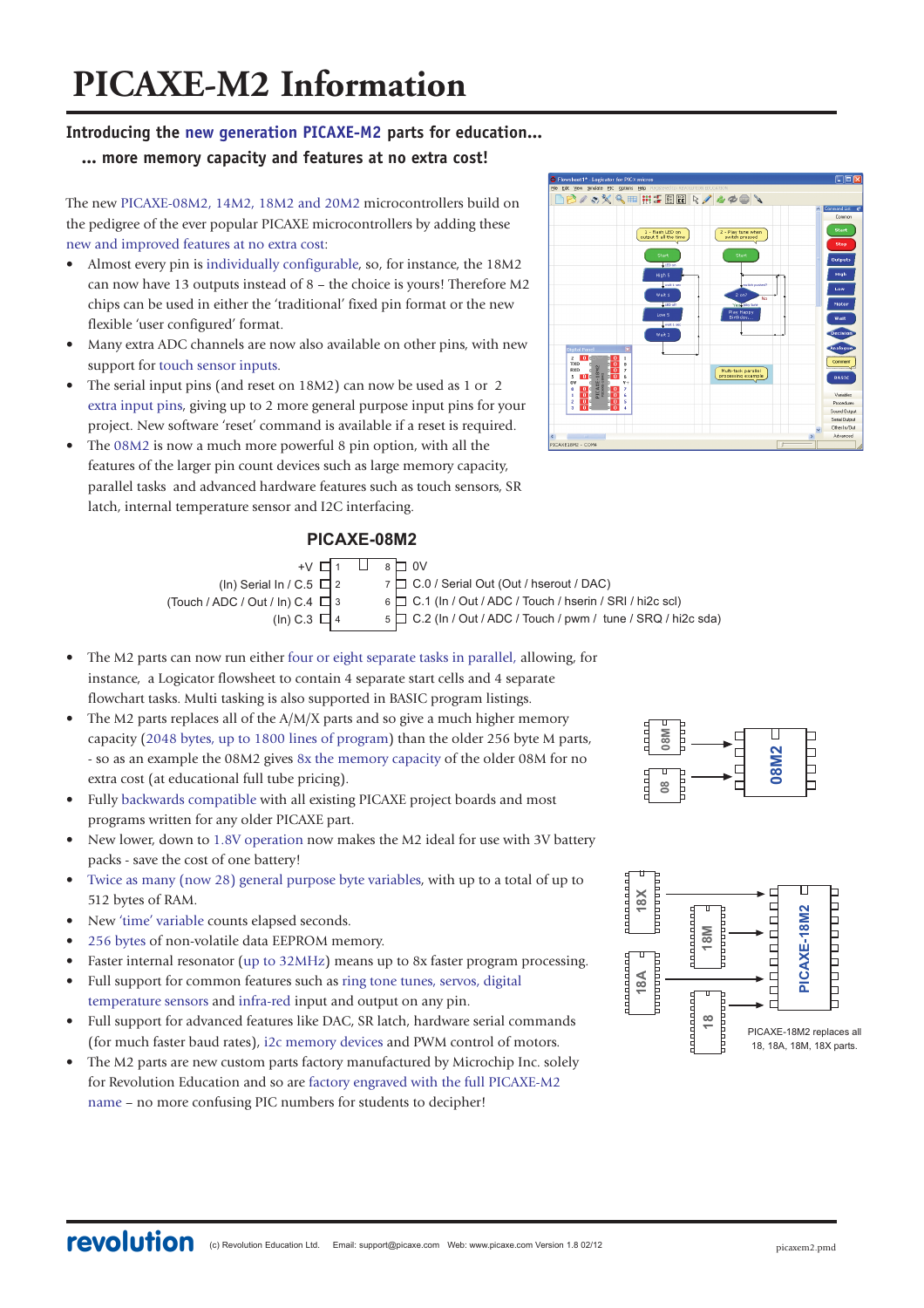# **Introduction**

This product briefing is designed to inform existing PICAXE users about the extra and enhanced programming commands and features of the exciting new M2 range of PICAXE microcontrollers. Further details about each command and feature are available in the updated PICAXE Manuals (v7.7 or later). Programming Editor software must be v5.4.0 or greater.

Note that M2 parts are laser engraved with the full PICAXE name for easier identification.

# **Pinouts**



 $12\Box$  B.6 (In / Out / ADC / Touch / hserin)

 $11 \Box$  B.7 (ln / Out / hi2c scl)

(kb data / Touch / ADC / Out / In) C.1  $\Box$  9

(hserout / Out / In) C.0  $\Box$  10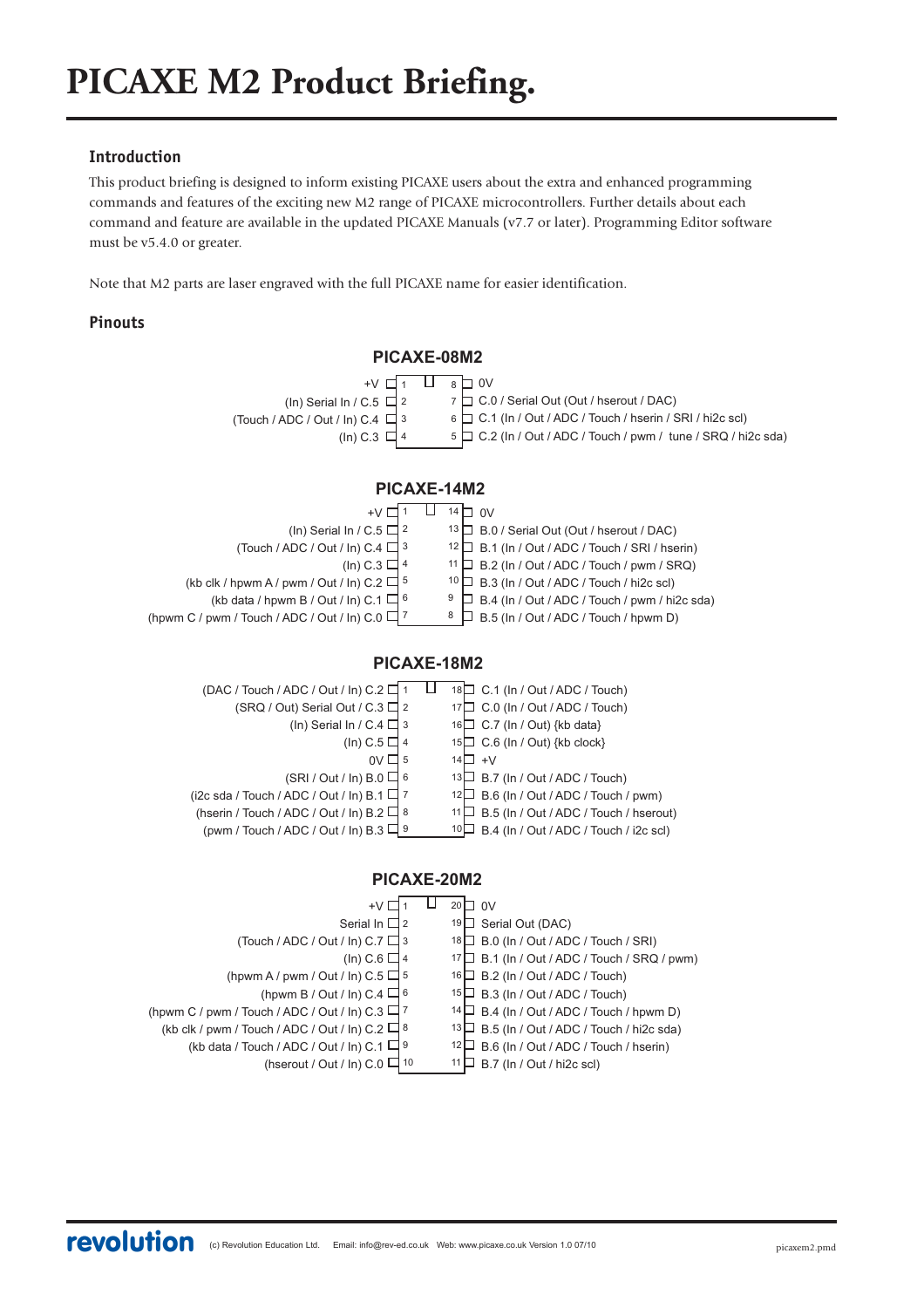# **Example Part Comparison (08M2):**



| <b>PICAXE Feature</b>                                                      | <b>BASIC</b><br>command | <b>08M2</b>                  | 08M          | 08                |
|----------------------------------------------------------------------------|-------------------------|------------------------------|--------------|-------------------|
| <b>Memory Capacity (bytes)</b><br><b>Max. Memory Capacity (lines)</b>      |                         | 2048<br>1800                 | 256<br>220   | 128<br>110        |
| <b>Available Input / Output Pins</b>                                       |                         | 6                            | 5            | 5                 |
| <b>Operating Voltage (V)</b>                                               |                         | $2.3 - 5$                    | $3 - 5$      | $3 - 5$           |
| <b>Parallel multi-tasking (starts)</b>                                     | <b>start</b>            | 4                            | $\mathbf{1}$ | $\mathbf{1}$      |
| <b>General 'B' Variables (bytes)</b><br><b>Total Available RAM (bytes)</b> | peek / poke             | 28<br>128                    | 14<br>62     | 14<br>$\mathbf 0$ |
| <b>Special Word (S_W) Variables</b>                                        |                         | 8                            | 0            | 0                 |
| <b>Data EEPROM (bytes)</b>                                                 | read / write            | 256                          | 256-P        | 128-P             |
| <b>Max. Operating Speed (MHz)</b><br><b>Default Operating Speed (MHz)</b>  | setfreq                 | 32<br>4                      | 8<br>4       | 4<br>4            |
| <b>Gosub Sub Procedures</b><br><b>Sub Procedure Stack</b>                  | gosub<br>return         | 255<br>8                     | 15<br>4      | 15<br>4           |
| <b>Analogue (ADC) Inputs</b><br><b>Touch Sensor Inputs</b>                 | readadc<br>touch        | 3<br>$\overline{\mathbf{3}}$ | 3<br>0       | 1<br>$\mathbf 0$  |
| <b>Elapsed Time Variable</b>                                               | time                    | $\checkmark$                 | ×            | ×                 |
| <b>Servo Support</b>                                                       | <b>servo</b>            | $\checkmark$                 | $\checkmark$ | $\pmb{x}$         |
| <b>Musical Ringtone Tune Support</b>                                       | tune                    | $\checkmark$                 | $\checkmark$ | ×                 |
| <b>I2C Interfacing</b>                                                     | hi2cin / hi2cout        | $\checkmark$                 | ×            | $\pmb{\times}$    |
| <b>Infra-red Input and Output</b>                                          | irin / irout            | $\checkmark$                 | $\checkmark$ | $\pmb{\times}$    |
| <b>Serial &amp; Infra-red Timeouts</b>                                     | serin / irin            | $\checkmark$                 | ×            | ×                 |
| <b>Software Serial Support</b>                                             | serin / serout          | $\checkmark$                 | $\checkmark$ | ✓                 |
| <b>Hardware Serial Support</b>                                             | hserin / hserout        | $\checkmark$                 | ×            | $\pmb{\times}$    |
| <b>Hardware SR Latch</b>                                                   | srlatch                 | $\checkmark$                 | ×            | $\pmb{\times}$    |
| <b>Hardware DAC and FVR</b>                                                | dacsetup                | $\checkmark$                 | ×            | ×                 |
| <b>Digital Temp. Sensor Support</b>                                        | readtemp                | $\checkmark$                 | $\checkmark$ | x                 |
| <b>Internal Temperature Sensor</b>                                         | readinternaltemp        | $\checkmark$                 | ×            | ×                 |
| <b>Indirect bptr RAM access</b>                                            | @bptr                   | $\checkmark$                 | ×            | $\mathbf x$       |
| <b>Real-life (In Circuit) Simulation</b>                                   |                         | $\checkmark$                 | ×            | ×                 |
| <b>Factory Engraved PICAXE Name</b>                                        |                         | $\checkmark$                 | ×            | $\pmb{\times}$    |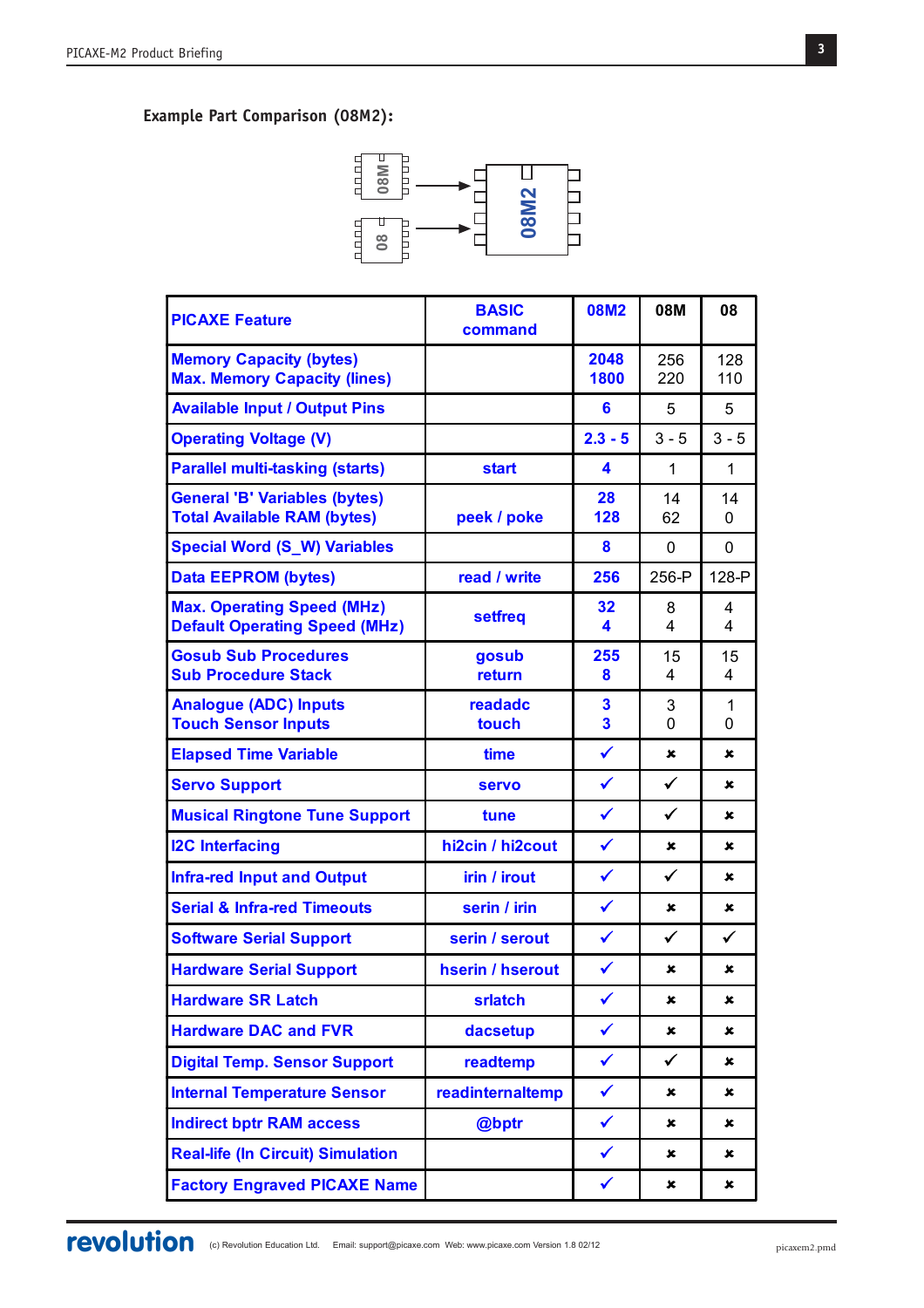# **Parallel Tasks**

One of the new features of the M2 series is that they can run up to 8 program tasks in parallel. This simplifies programming for younger students, particularly when using the Logicator flowcharting software.

For more details about this feature please see the 'Parallel Task Processing' section in part 1 of the PICAXE manual (v7.7 or later).

See: restart, suspend, resume



## **Inputs and Outputs**

One of the key new features of the M2 series is that almost every pin is configurable as input or output. This creates much more flexibility. Naturally the pins can be configured to the traditional PICAXE layout if desired.

The M2 range have up to 16 configurable input/output pins, which are arranged in 2 ports, labelled B and C. Each port has up to 8 pins (0-7). See the pinout diagrams on the previous page for the specific pin layouts.

Pins are referred to by the notation format PORT.BIT e.g.

```
high B.0
count C.2,1000,w1
```
When using input pin variables (e.g. within if..then commands) the notation pinPORT.BIT is used as the variable name.

**if pinC.3 = 1 then**

The whole port can be read or written by using the variable name pinsX

```
let b1 = pinsC ; read the input pins
let b1 = outpinsB ; read the state of the output pins
let outpinsB = %10101010 ; control the output pins
```
All pins (with the exception of the download serial output pin) are configured as digital inputs at power-up. Most output commands (high, low, pulsout, serout etc.) automatically convert the pin to an output. However the configuration of the pins can also be controlled by the dirsX variables or the input/output/reverse commands.

**let dirsB = %11110000 input C.1 output B.2**

#### **Memory Capacity**

The M2 parts now have up to 2048 bytes of program memory, which is 8x larger than the older M parts. They also contain 256 bytes of data memory (read/write/eeprom commands).

On the 14M2, 20M2 and 18M2+ the program memory and data memory are completely separate (2048 + 256). Due to more limited silicon resources on the 08M2/(older)18M2 the upper 256 bytes are shared between program and data (2048 in total). Therefore with programs that are under 1792 bytes long all 256 bytes of data memory are available. Very long programs (over 1792 bytes) start to reduce the amount of data memory available. See: eeprom, read, write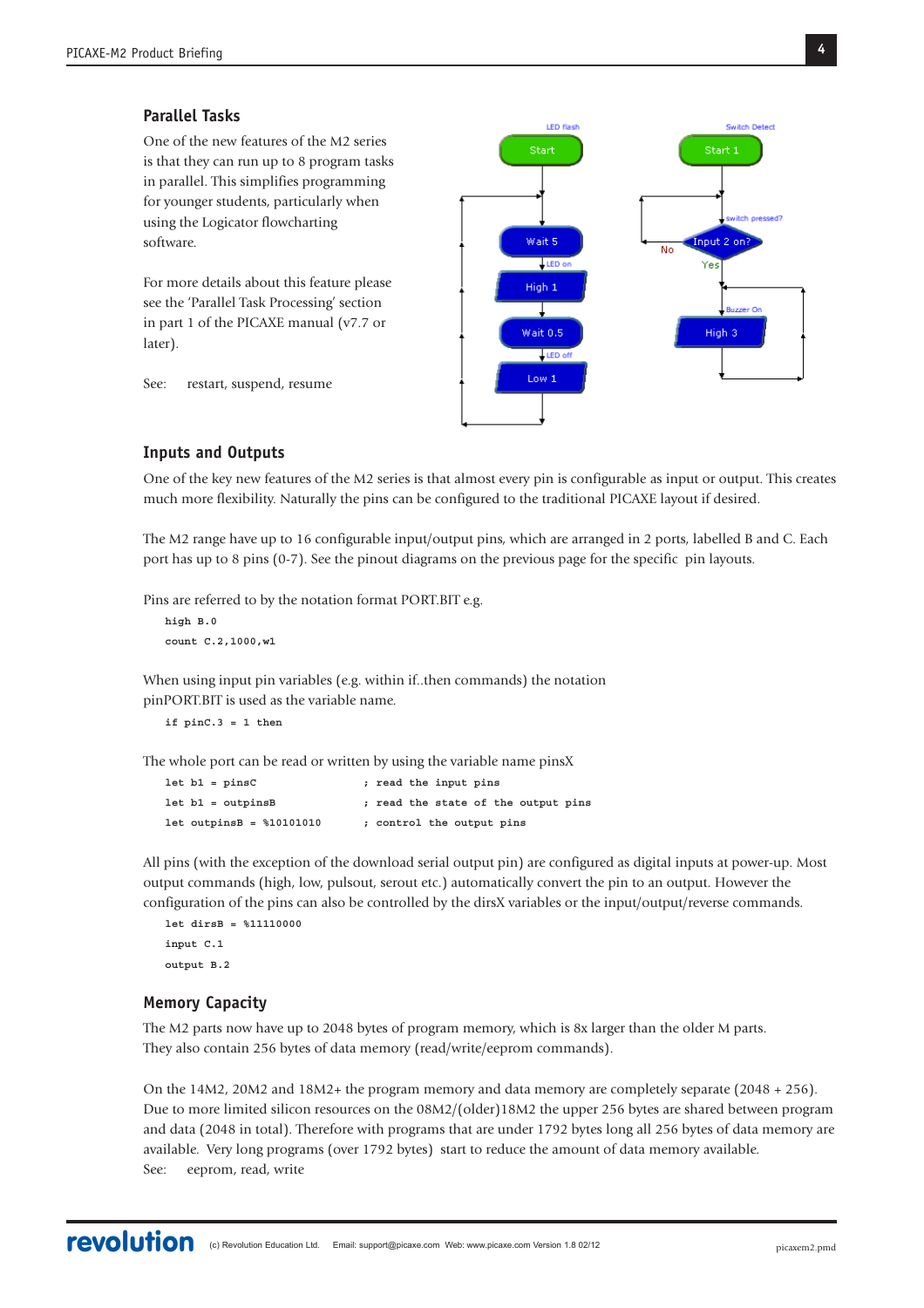## **Variables**

On the M2 parts there are now up to 512 general purpose variables. 28 of these, known as b0 to b27, can be used directly in any command (as with other PICAXE parts). This is double the older M/X number of bX variables.

All general purpose bytes (0-511) can also be addressed both directly and indirectly.

To directly address the values the peek (read the byte) and poke (write the byte) commands are used. Note that peek and poke are now dedicated to the general purpose variables, to read the microcontroller peripheral registers the new commands peeksfr and pokesfr are used.

To indirectly address the values the virtual variable name '@bptr' is used. @bptr is a variable name that can be used in any command (ie as where a 'b1' variable would be used). However the value of the variable is not fixed (as with b1), but will contain the current value of the byte currently 'pointed to' by the byte pointer (bptr).

The compiler also accepts '@bptrinc' (post increment) and '@bptrdec' (post decrement). Every time the '@bptrinc' variable name is used in a command the value of the byte pointer is automatically incremented by one (ie bptr = bptr+1 occurs automatically after the read/write of the value @bptr). This makes it ideal for storage of a single dimensional array of data.

See: peek, poke, peeksfr, pokesfr

## **Time Variable**

The new word variable 'Time' increments after every second the program has been running. It can count up to 65535 elapsed seconds (approx 18 hours) before overflowing. To reset simply use 'let time = 0'. Time increments every second at both 4MHz and 16MHz. At other clock speeds it will increment differently (e.g. 0.5s at 8MHz). See: disabletime, enabletime

#### **Analogue Inputs**

Many more ADC channels are now available. Using the 'readadc' command automatically configures the pin as an analogue input. The analogue voltage range can be the PICAXE power supply range or an alternate external voltage range. In this case two analogue pins are used to set the positive and/or negative reference for the ADC (see the adcconfig command).

M2 parts also have an accurate internal voltage reference (1.024V), for calibration use with monitoring battery powered projects. See the calibadc command for more details. See: readadc, readadc10, calibadc, calibadc10, adcconfig

#### **Touch Sensor Inputs**

Each analogue input can now also be used as a touch sensor input for use with PCB touch sensor pads. See: touch, touch16 (and the 'AXE181' PICAXE-18M2 Touch Sensor Demo board)

# **DAC and FVR**

The M2 parts support a digital-to-analogue converter (DAC) for accuate analogue voltage output. The range of the DAC can be the supply voltage or a reference voltage generated by the Fixed Voltage Reference (FVR) module. This module can be set to generate an accurate 1.024, 2.048, or 4.096V reference. See: dacsetup, daclevel, readdac, fvrsetup

#### **Low Voltage Operation**

The M2 parts have an internal 3.3V silicon die, but also contain an internal Low Drop Out Regulator, which is automatically enabled when required. This means most M2 parts can be used across the entire 1.8 to 5V voltage range (2.3V for 08M2). Input/Output interfacing can be at 3.3V or 5V. Powering from 2xAA cells rather than 3xAA cells is now fully supported. Brownout voltage (if not disabled via disablebod command) is 1.9V. See: enablebod, disablebod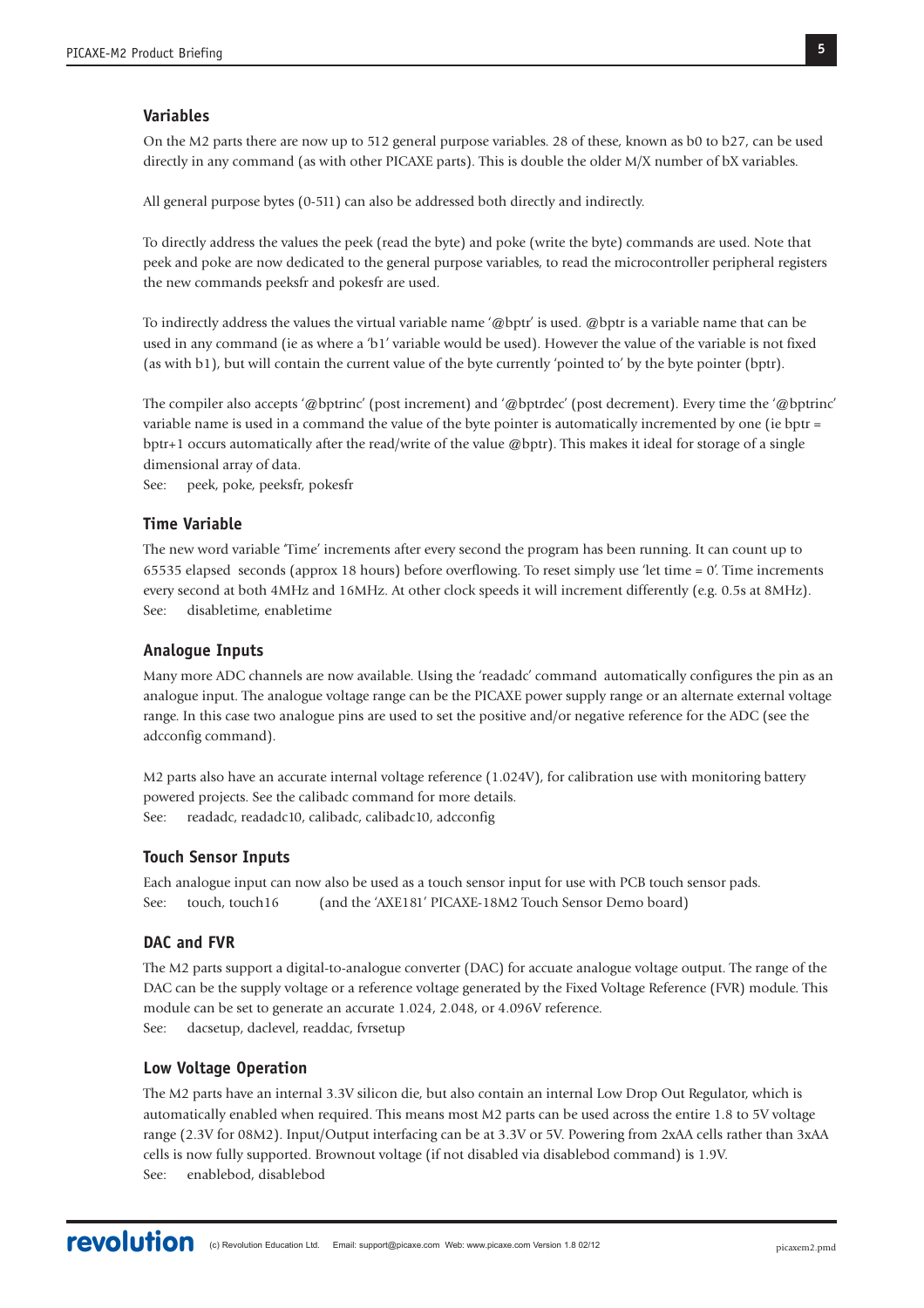## **Clock Frequency**

Much higher clock rates are now available. This greatly improves the PICAXE processing speed.

The default power-up operating frequency is 4MHz, using the internal resonator. Alternate internal clock frequencies up to 32MHz are now available – 8x faster than 4MHz! See: setfreq

### **More I/O Pins**

The serial download pins can now be used as general purpose pins. The new reset command replaces the need for a separate external reset pin. Therefore on 18 pin parts leg 4 is now available as another general purpose input pin. See: serrxd, sertxd, disconnect, reconnect, reset

#### **Timeout Support**

The M2 parts now support timeouts on the serial, infra red and keyboard commands. See: serin, serrxd, irin, kbin

### **Play/Tune Multiple LED Flash**

Multiple outputs can now be programmed to flash in time to play and tune ring-tone commands. The piezo for the tune can be connected to any output pin. All 4 predefined play tunes can be used on any size chip. See: play, tune

#### **Servo**

The servo command operation has been fully updated and revised, and is now more accurate due to additional 'anti-jitter' coding. Servo operates at either 4 or 16 MHz. See: servo, servopos

#### **Infra-red Support**

Infra-red input and output can now be used on any pin. Irin input also supports an optional timeout See: irin, irout (note irin replaces infrain/infrain2)

# **RF Support**

14M2, 18M2+ and 20M2 parts now also support Manchester encode RF radio transmission See: rfin, rfout

#### **i2c Support**

The 08M2, 14M2 and 20M2 parts now also support i2c in addition to the 18M2 See: hi2csetup, hi2cin, hi2cout

#### **More PWM outputs**

More PWM output pins are available (up to 4 on the 20M2), see pinout diagrams for more details. See: pwmout, pwmduty

#### **Longer Nap Delays**

The nap command has an extended number of options, giving longer delay options. See: nap

## **Internal Input Type / Pullups**

Most pins have a weak internal pullup resistor that can be enabled via the 'pullup' command. In addition on the 14M2 and 20M2 parts the inputtype can be selected to be be either TTL or ST style on any pin. See: pullup, inputtype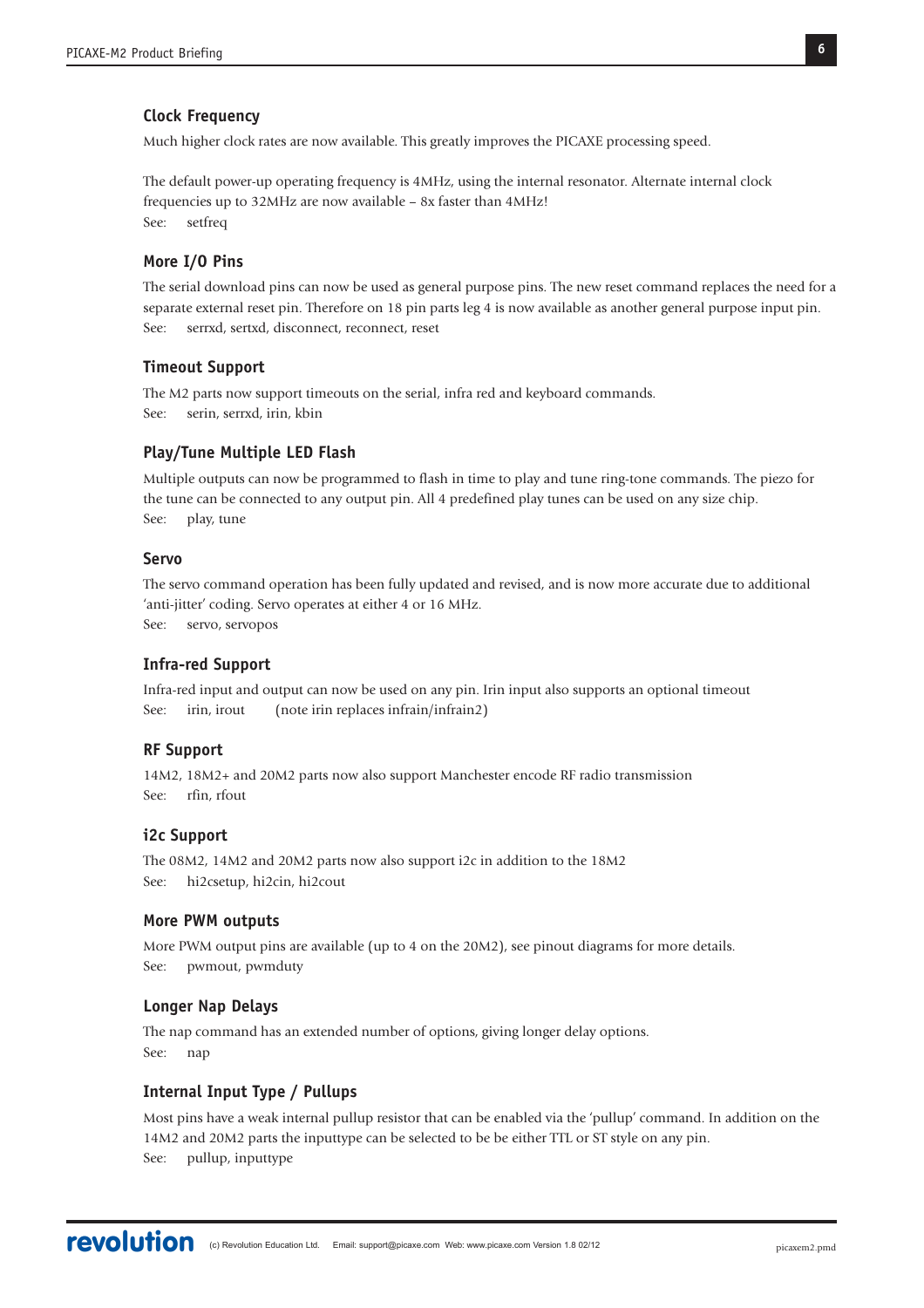## **Hardware Serial Port**

Higher baud rates are now possible via the new hardware serial port. See: hsersetup, hserout, hserin

#### **SRLatch**

The SR latch is a hardware feature that can be used in the background to control the SRQ latch output pin. This can be triggered by the SRI pin to instantly control that output pin, independent of program operation. The latch can also be used to generate a 555 timer style pulsing output.

See: srlatch, srset, srreset

# **Backwards compatibility with older M programs.**

The PICAXE compilers automatically recognise older M/X part program input/output pin notation and the vast majority of programs will therefore run directly without any modification on the newer M2 parts.

This means, for instance, that output commands will process on portB high 1 will be automatically processed as high B.1 but input commands will process on portC count 2, 1000, w1 will be automatically processed as count C.2, 1000, w1

However to avoid confusion it is strongly recommended that new programs should always be written using the new PORT.PIN notation.

The main exception to instantly useable older programs is where a 'let pins='command is used in the old 14M/ 18M/20M program. In this case add the following new line at the top of the program for M2 use, this sets portB as outputs to match the original M part i/o layout.

**let dirsB = 255 ; set all portB pins as output**

Note also that certain older commands have been deprecated as they are replaced with an enhanced alternative. The older command will still be recognised (on chip s that support that particular feature), but use of the replacement command is recommended for enhanced operation.

| infrain, infrain2 | ->            | ırın                                                                |
|-------------------|---------------|---------------------------------------------------------------------|
| infra (variable)  | ->            | no longer required, but infra is still accepted as a pseudo for b13 |
| infraout          | ->            | irout                                                               |
| keyin             | ->            | kbin                                                                |
| keyled            | ->            | kbled                                                               |
| i2cslave          | $\rightarrow$ | hi2csetup                                                           |
| readi2c           | ->            | hi2cin                                                              |
| writei2c          | ->            | hi2cout                                                             |
|                   |               |                                                                     |